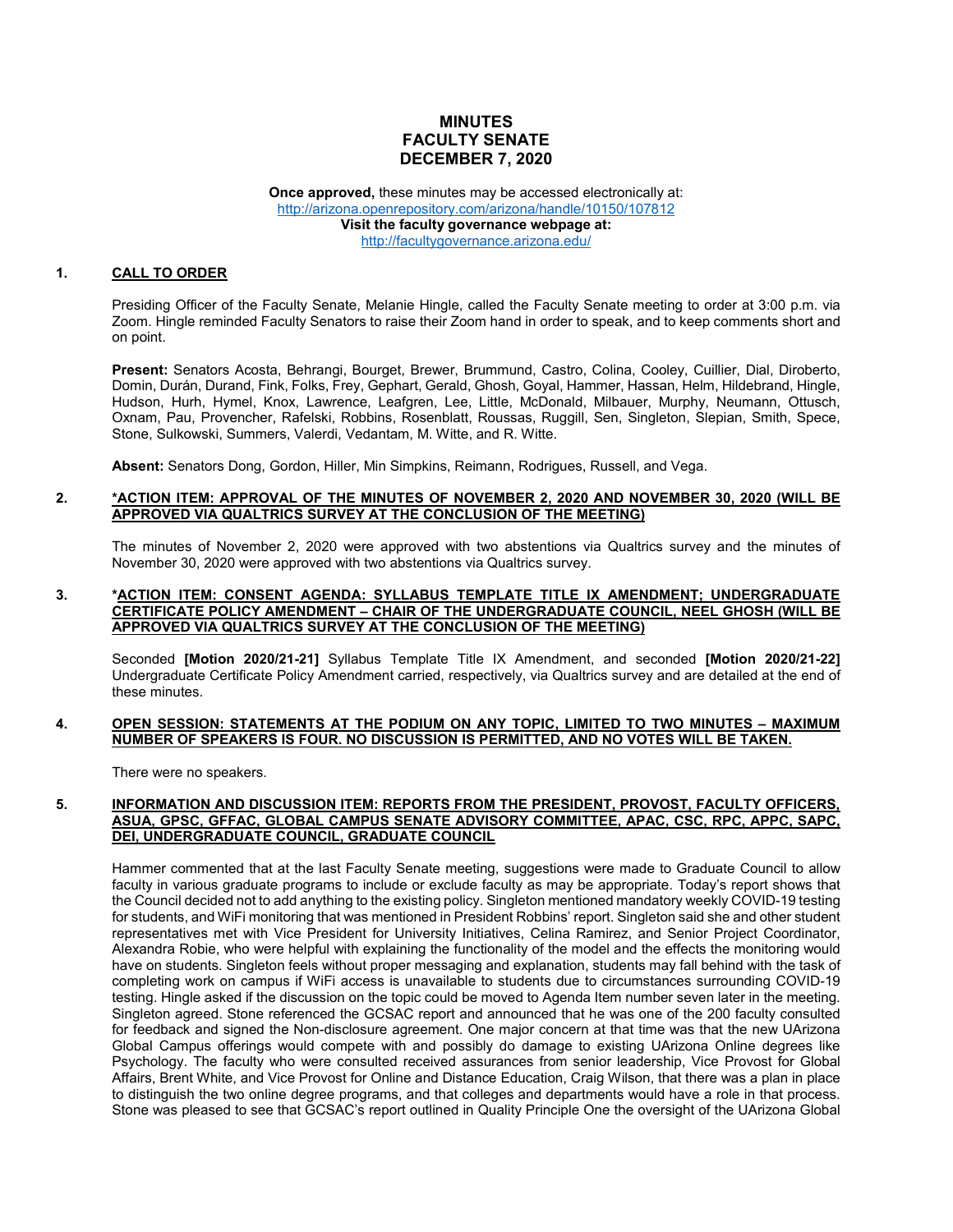Campus (UAGC) and UArizona Online (UAO) overlapping academic programs, and makes a very strong recommendation to convene a University committee made up of the college and department stakeholders of UAO to oversee the way that these two online degree programs are distinguished and marketed to future students. However, on Tuesday when UAGC rolled out, it was evident that the advertising on social media and web pages for UAGC and UAO were nearly identical for the online degree in Psychology. Some steps have been taken to reduce that marketing overlap, although Stone recommends that other departments and colleges look at their own online degrees. Stone's question to senior leadership is how soon can meetings convene to start working on the overlap problem created by the launch of UAGC? Stone thinks that for both programs to succeed, the campus community needs to work together to create unique positions for each, and setting some dates now for meetings would be a great idea. Robbins responded that he has availability next week to discuss this issue, and that the Provost has set up meetings this week and has ongoing discussions about how the oversight can be accomplished and how both programs can be successful. Stone responded that since the holidays are approaching and marketing is currently in process, having dates on the calendar is imminent. Robbins deferred to Hingle regarding the appointment of committee members in conjunction with Faculty Senate. Hingle responded that there are various ways to populate the committee, and committee size will need to be determined. Stone said he would reach out to those faculty he knows who are most directly related to UAO. Hingle asked Faculty Senators to volunteer and offer suggestions for volunteers. Cuillier asked how the Student Emergency Fund is funded, by the CARES Act or donations. Robbins responded that the Student Emergency Fund is primarily funded through philanthropic donations. The federally funded CARES Act is \$3.5M with half distributed to students and half distributed to the institution by law.

### **6. INFORMATION ITEM: VISION FOR RII – SENIOR VICE PRESIDENT FOR RESEARCH, INNOVATION AND IMPACT, ELIZABETH CANWELL**

Cantwell opened her presentation with an overview of the Research, Innovation, and Impact (RII) reporting structure and RII faculty committees. Committees that will be added to the structure will be a Laboratory and Chemical Safety Committee, as well as a top-level Faculty Advisory Council for RII (RIIFAC) in 2021. The RIIFAC will be a standing committee charged with advising the Senior Vice President for Research, Innovation, and Impact on matters pertaining to UArizona research activities. Meetings will be held monthly, and the fifteen to twenty members must attend 60% of the time. Terms will be for two years, and members will be nominated by their dean or director and approved by RII. Members must be participants in active research programs and demonstrate keen interest in research advancement and/or innovation at UArizona. *Ex officio* members will include the Chair of the Research Policy Committee and Chair(s) of SPBAC. ITHAKA released a report on December 1, 2020 of a review of Senior Research Officers at AAU institutions highlighting challenging areas for managing research and bringing innovation into the RII portfolio. Cantwell sees the Senior Research Officer role evolving from a service role to a professional model of growing complexity and competitiveness. Large external partnerships need to be fostered and developed, and compliance mandates upheld. ABOR has reputation mandates, while infrastructure costs continue to rise. Sustainable funding sources are rapidly changing, and strategies that allow the institution to balance the response to immediate crises outside of the COVID-19 pandemic. A five to ten-year horizon plan with investments in faculty in year one can play out in large awards or impact in five to ten years. Approaches to grand challenges include large scale partnerships outside of our own institution, consortia, policy and politics, as well as research. Goals are to work together on revenue models and fundraising, not only faculty-based research, but supporting the institutions ability to drive research. Heightened compliance responsibility and accountability has increased dramatically since 2012, and articulating the value of research at the state and national levels influence funding and stakeholders. Attention to the degradation of the national respect for and belief in research encompasses all institutions, and UArizona needs to be part of the solution by expending and increasing additional resources in the narrative about research. Avoiding diminishing returns means there's a balance between a diffuse model of research support with small amounts of money in different areas as opposed to a centralized version. Arizona State University is centralized. A happy medium would allow us to deliver the most without getting in a position of not being able to deliver because of over-spending. Facilities and Administration (F & A) recovery is implemented when research is finished. When an award is grated, costs are collected as they are expended. Prior to RCM being implemented in 2015, the model at the University deposited 75% of the F & A in a central pool, and 25% went to the units. With RCM, the percentages have changed every year, with larger percentages rolling to the units and smaller percentages to the central pool. Costs the unit has to cover have increased with RCM. Services from RII are supported by a budget from the central pool, and not associated with the amount of research expenditures at the University, nor has it increased since 2016. Therefore, the budget has been static while expenditures for regulatory management have increased. Looking at F & A and how it flows through RCM, about 5.4% of the non-UArizona Health Sciences F & A that flows to the University, supports RII. TRIF funds are \$29M, but will be shifting. Starting ten years ago, the University began to make Technology and Research Initiative Fund (TRIF) investments in Cores and Centers that allowed the pivot in January 2020 to implement the University's testing program. Without ten years of investment, the testing program would not have been possible. Investments were not made with a pandemic in mind, but were made with an eye toward core investments to do research five and ten years from its implementation. OSIRIS Rex is a prime example of a fifteen-year horizon where TRIF-focused funds were expended before a proposal was acquired. The future of TRIF initiatives is worrisome. Current TRIF initiatives are improving health, water,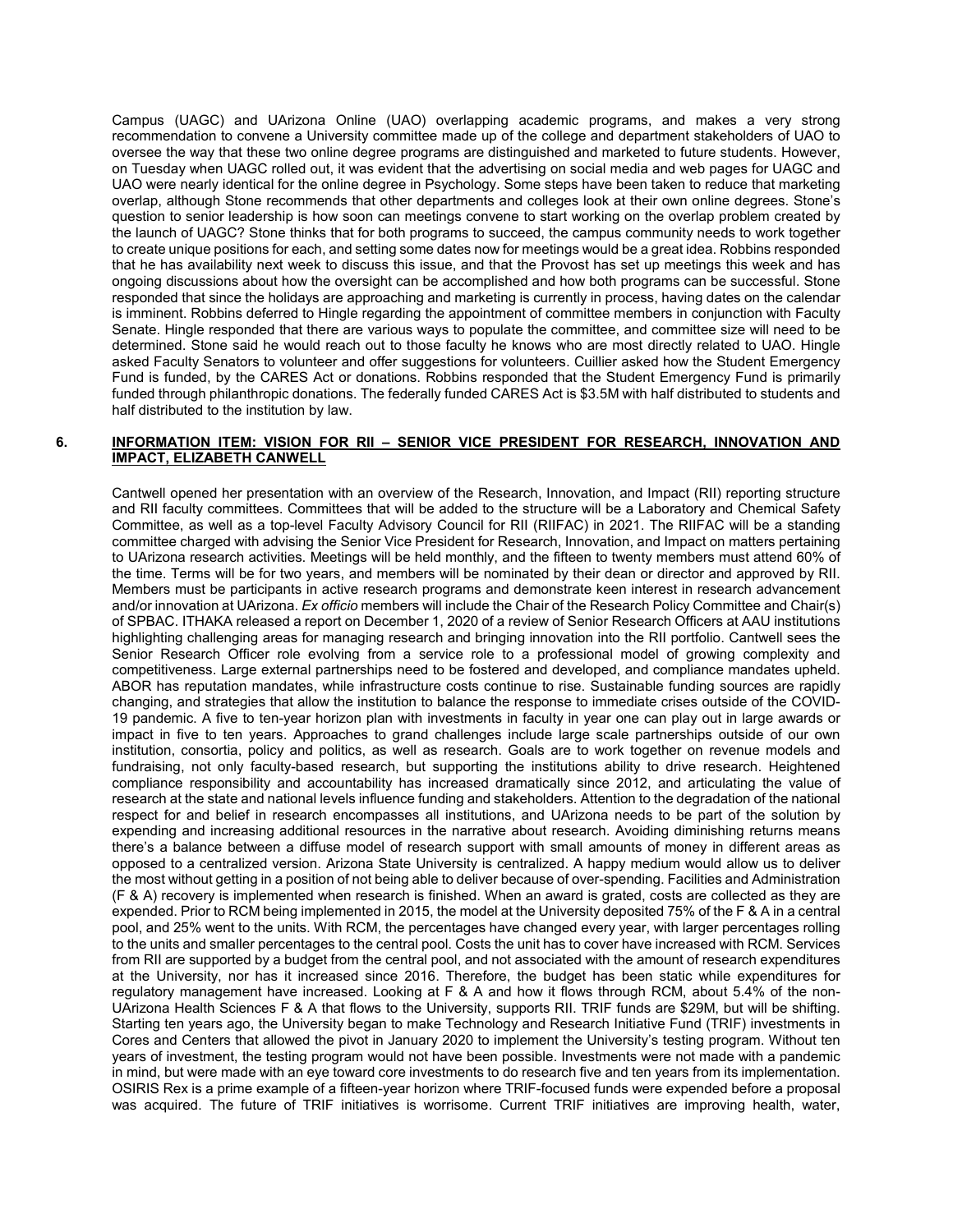environmental and energy solutions, space exploration and Optical Sciences, national security systems, and access and workforce development. New initiatives beginning in 2022 will be health futures, resilience sciences, national security systems, space exploration and Optical Sciences, innovative technology (added by ABOR), and access and workforce development. TRIF allotments could vary year by year, and TRIF will be adjudicated by the Legislature every year with how much percentage goes to each University and K-12. The result will be that multi-year investments will be hindered. Close to 45% of RII's ability to make investments in cores and in faculty will have to be disbursed differently. RII's goals will be to anticipate and prepare UArizona and the community for future challenges and opportunities by applying broad and deep collaboration to anticipate and solve problems, produce enduring knowledge and develop an innovation ecosystem, and enhance the University's knowledge and capabilities through strategic investments in multidisciplinary center and institutes, research and innovation infrastructure, and faculty support. Expand UArizona's impact and influence the world by a design for inclusion, equity, and diversity in all the University does, expand with whom and how we engage and partner, enhance our institutional capabilities in infrastructure, faculty and student support through strategic investments in advanced technologies, and enable UArizona to embrace innovation and an entrepreneurial mindset. and strengthen our creativity, resilience, and sustainability. Strengthen UArizona's creativity, resilience, and sustainability by innovating new business models and methods, balance priorities, design for distinctiveness, continuously review governance, and ensure optimization of program/division structure. When times are difficult, UArizona's research faculty are delivering over and above all expectations. Hingle invited Cantwell to future Faculty Senate meetings, and asked about an article pertaining to anti-science rhetoric, and wonders what role researchers can have in helping to turn that tide. Cantwell responded that what researchers do has to be understandable to general society. M. Witte thanked Cantwell for an outstanding report, and that there is an idea opportunity to push shared governance with the RIIFAC being formed in January 2021, and recommends at least four or five additional elected faculty to maintain the spirit of shared governance. Progress has been made with RII when RPC met with Cantwell and her team regarding the Cores as a microcosm. RPC recommended that the faculty advisory committee model be elevated to advise the Vice President for RII. The Undergraduate Research Program that was dismantled is now being recognized, albeit on a smaller level, and with RPC having direct access to the decision-maker showed progress through shared governance. Cantwell responded that she will be attending the January 2021 Faculty Senate meeting with respect to RPC's Cores presentation. Ghosh spoke to long-term hiring and changes in RCM over the years. Start-ups have increased enormously to \$1-2M, and what are thoughts on funding incoming faculty members. Cantwell responded that inflation in start-up packages is happening and therefore, the competitive landscape is rough. UArizona is constrained, and utilizing F & A as a fungible resource can be quite flexible. Additional funds acquisition, other than federal government grants in particular, and donation and development opportunities are not reliable. The key is narrowing down faculty that are going to have the largest requirements for higher packages. A cluster hire perspective or where we focus as an institution, and again, this situation is a five-year horizon scenario. The University used TRIF money for many faculty packages, but going forward, the use of TRIF monies on an annual basis will need to be rethought and using strategic funds to put into the hires will be challenging.

## **7. INFORMATION ITEM: GFFAC UPDATE – CHAIR OF THE FACULTY, JESSICA SUMMERS WITH GFFAC COMMITTEE MEMBERS RON HAMMER, SCOTT CEDERBURG, RAVI GOYAL, RUSS TOOMEY, BRIAN BERRELLEZ, MONA HYMEL, MARCIA KLOTZ, GUADALUPE LOZANO, FARID MATUK, RUTH OROPEZA, CHRISTINA ROCHA, AND MAYELA TREVINO**

GFFAC member Hammer opened by presenting the names of the individuals who helped provide information, as well as the names of the GFFAC committee members and the GFFAC timeline. Today's presentation covers reactionary budgeting, which took place in FY21 and GFFAC's outlook toward cautionary budgeting in the future for FY22, and strategic budgeting and finance recommendations moving forward. Cederburg reported that pre-COVID-19, there was pressure on this year's budget based on some larger than expected tuition discounts, and once COVID-19 hit, large losses were projected for enrollment. The announcement of the furlough was to provide cash savings to the University and to try to maintain cash balances. In October 2020, an announcement that the furlough would be shortened, which in turn impacts the budgets of the colleges and units. At the same time, there was an increase in net tuition revenue, which in turn increased the allocations to the colleges and units based on the RCM model. From the college perspective, the increases in allocations outweigh the decrease in furlough savings. The revised budget shows that colleges were better off financially, but units were still struggling. Both colleges and units are spending cash reserves with limited ability to invest in growing programs, and subsequently, layoffs for this year and next are being considered. Early decisions on the budget did not include shared governance, but the role of shared governance has been increasing over time. Net tuition revenue losses for 2020 are \$55M largely driven by decreases in out-of-state domestic students and international students. The \$55M tuition revenue loss is 40% less than the originally projected loss and is aligned with the reduction in the furlough plan. UArizona Online has seen a \$20M increase as more students have switched to the online model. Losses from auxiliary units are \$84M, with losses from Athletics at \$49M over a fifteen-month period. The decrease in net tuition revenue comes despite an actual increase in enrollment year over year. The fall 2020 total enrollment across all platforms and programs is up by 1000 students relative to fall 2019. The decrease in tuition revenue reflects in a change in composition of the student base of who is enrolled in what programs. The following numbers reflect changes from FY20 to FY21 with first year resident students -3.1%, first year non-resident students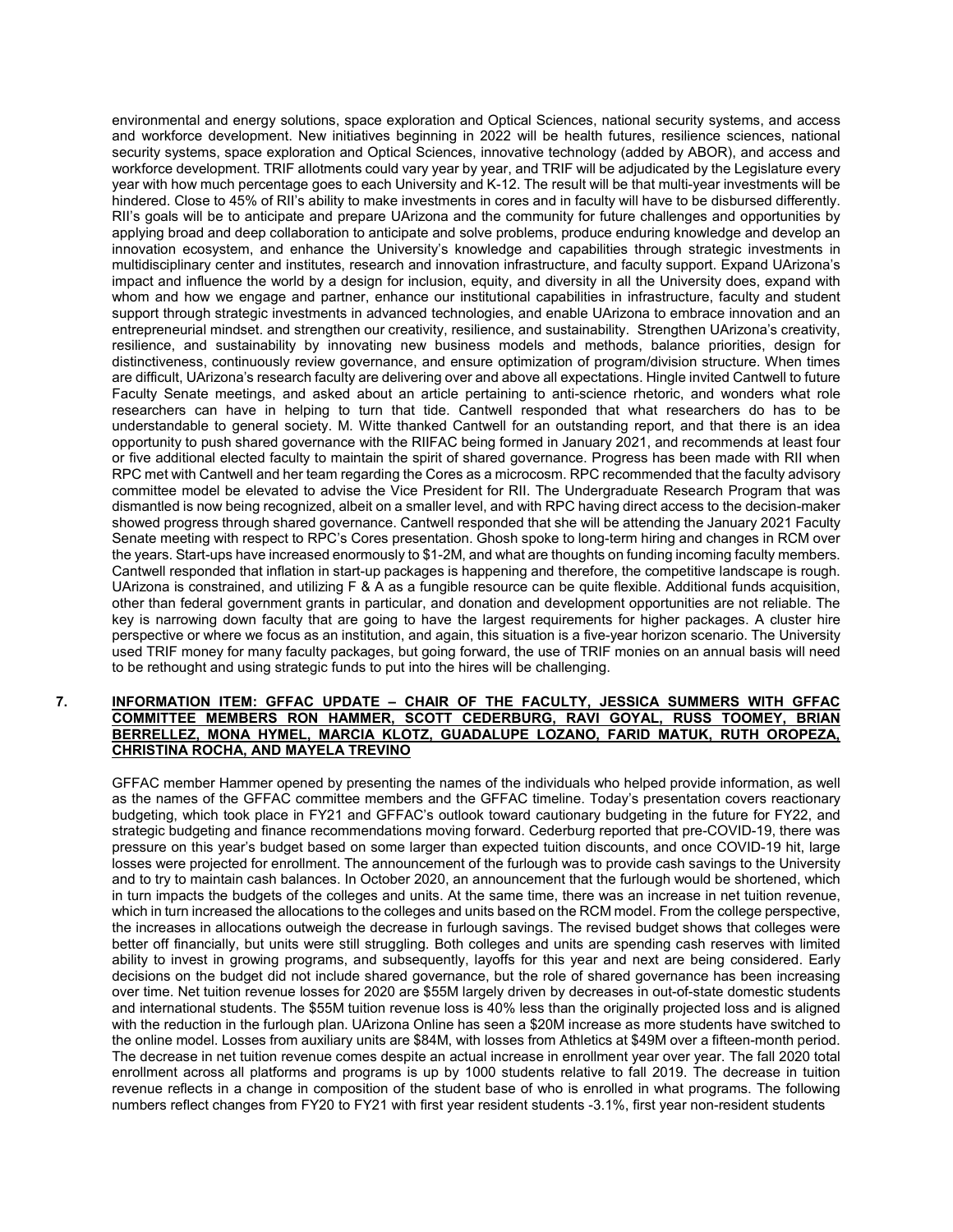-12.6%, and international students -69.3%. Total student numbers are resident -1.0%, non-resident -2.5%, and international -25.7%. Toomey reported on tuition discounting practices to "seal the deal" to get students to enroll at UArizona. Tuition discounting works in several different way, and GFFAC has met with several different groups and the process is still unclear. Discounting can involve the first year or multiple years, and does not include UArizona Online. Tuition discounts include merit-based, needs-based, and other types of aid in order to matriculate into UArizona. One key thing to remember is that tuition discounts are typically not just impacted in one year on the overall budget, but over multiple years until that student graduates. In 2019/2020, there was a \$22-26M loss from tuition discounting that will impact the following years. Toomey shared the history of tuition discount practices from FY08 to FY21. Discounts for FY08 to FY10 were at 29-30%, then dropped to 26% in FY16, and rises to 30% in FY20 with a projected 32% for FY21. Summers reported that a number of mitigation strategies have been proposed for the current year, many are ongoing and some are ending. For example, the furlough influx program is scheduled to end in February 2021. Currently, a wage freeze is in effect, but no longer a hiring freeze that ended this week. The Strategic Plan is halted and capital projects are postponed. CARES Act funding is left over from the Legislative decision in September 2020, but these are one-time sources of cash. Concern surrounds what will happen in FY22. UArizona has successfully refinanced a bond payment that was due this month, which gives the institution \$19M of borrowed money. Half of the \$19M will be designated for the auxiliary relief. Administrators have hired consulting firm Public Financial Management (PFM) to evaluate the pros and cons of outsourcing the auxiliaries of the University, first looking at Facilities Management and the BookStore. SPBAC is scheduled to get feedback from PFM on December 16, 2020. ABOR, on behalf of the University, will ask the Legislature for \$75M for relief for COVID-19. The aforementioned approaches are deemed cautionary budgeting for FY21 and FY22. For FY22, ABOR intends to ask for more in our state appropriated budget up to \$110M more than the University received last year. ABOR is proposing a change to the state statues that will allow us to pursue century bonds for innovative and strategic investments, but will not cover any current operational expenses such as employee salaries. UArizona leadership has decided not to apply for a line of credit for several reasons, and will only be considered if the University runs low on cash. Using existing cash balances has been successful thus far. ABOR has discouraged the University from using lines of credit to cover operating costs, and no other state agency to date has applied for lines of credit as a mitigation strategy for COVID-19. Many feel that using lines of credit to cover operational costs may affect the University's credit rating and relationship with the Legislature. Discussions about shrinking the University have been prevalent for the last few months, but where cuts will be made is unknown. Other Universities are implementing strategic budgeting, and they are using lines of credit to cover COVID-19-related losses and expenses. Moving away from cautionary budgeting, GFFAC would like to propose rethinking what strategic budgeting is. As previously mentioned, other Universities are actively using debt markets, including issuing bonds, issuing commercial paper, and using lines of credit to cover COVID-19-related costs. New lines of credit for COVID-19-related relief are being used at University of Michigan with three lines of credit for operating expenses at different repayment terms (2, 3, and 4 years); Penn State University has taken a \$250M line of credit for operating expenses with a three-year repayment term; Indiana University brokered a \$600M line of credit for operating expenses as a syndicate deal with JP Morgan with terms of one-year repayment (refinancing will allow additional time for repayment flexibility). Matuk said that GFFAC is recommending that senior leadership take the opportunity to review each of GFFAC's recommendations in the report and share with its constituents their rationale for considering or rejecting each recommendation. Within forty-eight hours after the initial GFFAC report was presented, senior leadership announced that it would not be acting on any of GFFAC's recommendations, but that they would be shortening the furlough due to changes in census information. Senior Leadership has the opportunity to communicate its vision to faculty and staff, and why GFFAC's recommendations are not a good fit for the institution. GFFAC recommends pursuing a line of credit that would be shared through a consortium across the three in-state Universities, support from the Legislature to offset FY21, and to look at budgeting for FY22 to optimize employment. Long-term mitigation recommendations include modifying/truncating tuition discount models for future recruiting, and require admissions to include colleges as partners in strategic decision-making; Use the land grant and academic reputation to recruit students. Improved rankings could make admissions more competitive for Arizona students who are historically disadvantaged. There is concern that ABOR's focus on improved rankings makes sense in terms of branding, but there is concern that focus on program rankings will reduce accessibility, and that conflicts with the land grant mission. Focus should be placed on having the highest ranked programs possible while making the University as accessible as possible to all Arizona students; Evaluate operational efficiencies and redundancies within and between units; Work with a variety of stakeholders and shared governance groups to reassess the value of restructuring RCM and Activity Informed Budgeting (AIB); Use furloughs, pay reductions, and employee layoffs as a last strategy for dealing with financial exigency rather than the first. If a layoff program is established, a process for transparent and equitable performance evaluations needs to be in place beforehand. In the committee's work, concern was raised about demographic trends that indicate all Universities will have smaller Freshman classes and applicant pools due to a generational demographic shift. However, there is an opportunity to reframe this narrative. Demographic trends suggesting fewer future applicants does not equal existential threats for all Universities. Shrinking applicant pools could trigger a consolidation of the higher-end marketplace with larger, well-regarded Universities left to reap a larger market share and more students. Fewer Freshmen will not have fewer interests or decreased range of interest. Investing now across the University's disciplinary spectrum will attract a variety of students with varied interests. Klotz spoke to the recent review of President Robbins by ABOR, where Robbins received a \$100K bonus for meeting a number of at-risk enterprise metrics in research expenditures, graduates from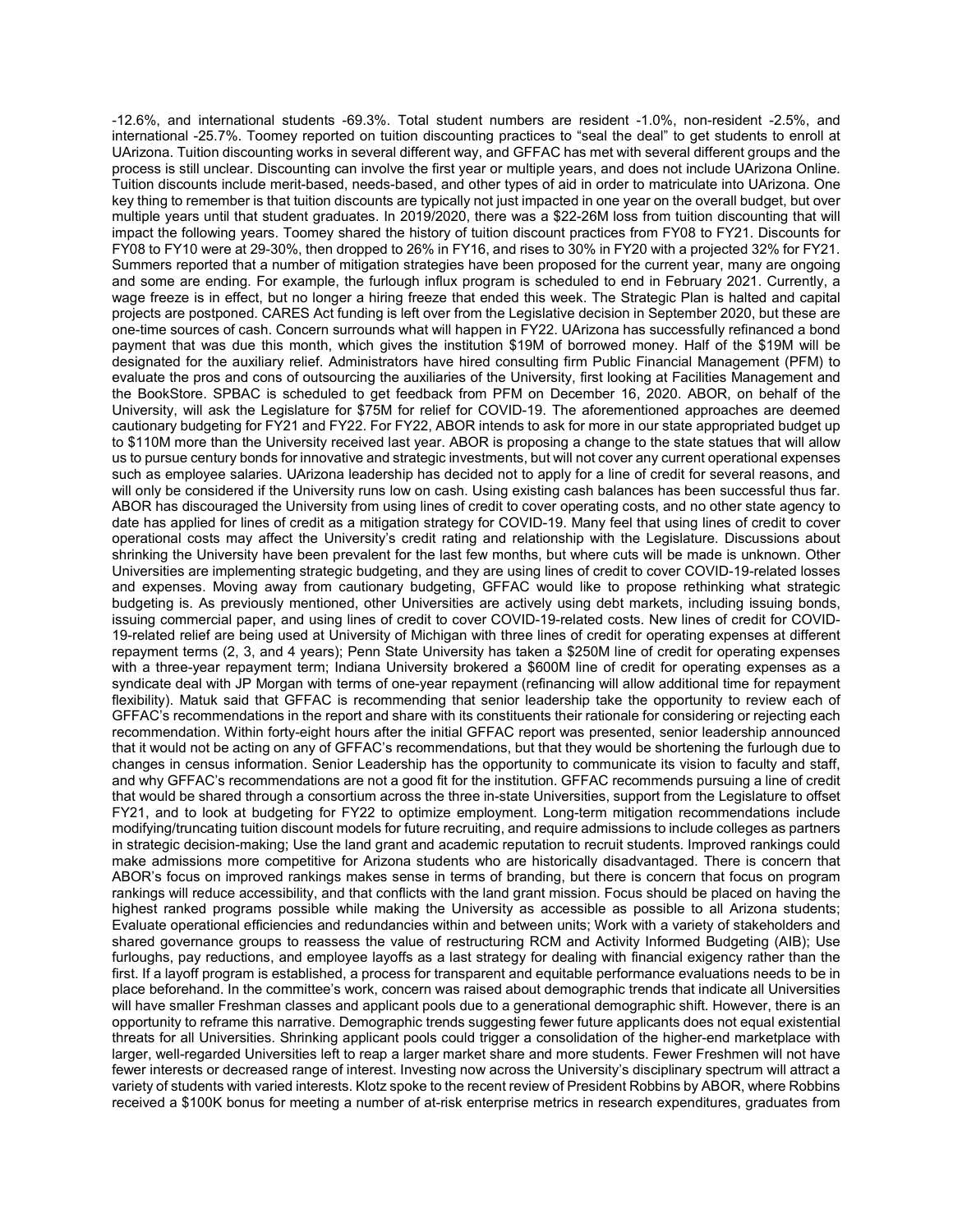high-demand programs, University initiatives, and improved rankings. The metrics reward one individual for the labor of an entire University community. Moreover, at a time when the President and senior leadership team have required that very same community to make major sacrifices, GFFAC is concerned that the President received a monetary reward for services performed by those who have taken a pay cut or been laid off. GFFAC suggests that Robbins donate his bonus to the most in need on campus, such as the Campus Pantry (or other local food bank), the Student Emergency Fund, Presidential scholarship for DACA students, Campus Cultural Centers, Native SOAR, COBA, bonuses for essential workers on campus, or PPE. Hammer spoke to the updates on shared governance and recommendations from GFFAC's July report in an effort to expand transparency and work together with shared governance by the senior leadership team. GFFAC requests that the senior leadership team adopt and distribute a formal statement of the respective roles and responsibilities of the governing board, administration, the faculty in decisions regarding the institution's budget; Faculty who serve on budget committees, such as SPBAC, have access to all the information they require to carry out tasks effectively; Have senior leadership prepare a roster of faculty members who are experts in various facets of budgeting, finance, and related higher education policies for easier access, as well as forego the hiring of outside consultants; Have senior leadership develop ways to encourage faculty interest in serving on budget committees and reward for such service; Have senior leadership prepare regular reports on the effectiveness of its mechanisms for reaching budgetary decisions with the goal of improving them, i.e. regular reports from FSERT committees to Faculty Senate. Hudson asked if anyone had information about the real investment and philanthropy losses versus the projections announced at the beginning of the summer, and where did the University lose money in the stock market. Also, when is the next annual financial report going to be available. Summers responded that the Comprehensive Annual Financial Report was released a few weeks ago and is available on the University website. Summers said the philanthropy investment number is from October 2020, and is unsure of the numbers for November and December 2020. Fink stated that the slides presented said there wouldn't be any furloughs in FY21 or FY22. Where is this optimism coming from. Summers said it was a direct quote from CFO Rulney. Valerdi clarified that the loss of \$48M listed on Slide #9 for Athletics is probably not accurate because it changes constantly and is contingent on outcomes with football, basketball, and the conference office. Bourget mentioned the large gap in salary increases for top leadership positions versus salary increases for faculty and staff. A fellow Faculty Senator had mentioned recently that in recent years, there has been a 30-40% salary increase for top administrators, and would like to know how these decisions are made. The hiring freeze is halted, but the furlough is not halted. The University workforce feels neglected. Who is making the financial decisions and spending allocations. Robbins replied that senior leadership is working the SPBAC for more input on the budgetary process and supports their input. Since his arrival at the University, Robbins is aware that faculty salaries are much less than at other AAU and research Universities. The Provost and CFO are working on plans to address the situation. The discount rate pointed out in today's presentation amounts to \$30M, and we are on a pathway to have more open dialogue and SPBAC is at the center of that dialogue. Many different stakeholders are involved in the transition from RCM to AIB. Bourget reiterated the demoralizing effect that the furlough has had on the campus at large. Hassan asked how Robbins personally feels about being rewarded a \$100K bonus and what plans he has for the use of the money, knowing that the people doing the ground work with COVID-19 have not been extended the same bonus. Robbins responded that he will take into consideration GFFAC's advisement. Robbins stated that he has never been in favor of ABOR bonuses, but it is the Board's decision to put the bonuses in place. Bonuses are prescribed based on metrics, and as rightly reported, are not one person's responsibility.

#### **8. DISCUSSION AND POSSIBLE ACTION ITEM: SPRING 2021 RE-ENTRY – PROVOST FOLKS, WITH DRS. JOE GERALD, KACEY ERNST, MIKE WOROBEY, AND JANE HUNTER**

Singleton asked for her questions regarding WiFi access to students in conjunction with mandatory testing be addressed. Gerald opened by stating that he is Co-Chair of the Public Health Advisory to Campus Team (PHACT), which provides recommendation to the senior leadership team. With regard to testing, the spring semester looks very similar to the fall semester with some notable exceptions. For students who will be on campus in dormitories, PHACT's recommendation is that they be tested at least once per week to monitor viral transmission and identify individuals who are positive for COVID-19 so they can be isolated. Appropriate contact tracing will be conducted for quarantine. Additional mitigation testing within dormitories has been triggered based on cluster identification of cases with testing of entire dormitories. For the spring semester, students who live off campus who will be on campus taking in-person classes or performing other business on campus will be required to test at least once per week. The question then becomes what "carrots and sticks" are most appropriate to ensure compliance to that recommendation. Compliance then falls only on campus dormitory students, with compliance initially in the 90% or greater range, and by the end of the semester at the 50% range. The "carrot" being for the greater social good, and PHACT's recommendation to administration is to consider a "stick" to encourage compliance. The "stick" should be proportional to the negative consequences of not participating in a socially desirable activity. Suggestions or options could include changes to WiFi access or redoing a NetID password, which are motivating but not punitive. The goal is to not disadvantage students and recognize there are many circumstances, including establishment of an exemption process, such that students, for good reason, are not on campus or for any other reasons, would not need testing. Students exempted would not face any sanction or penalty because of non-participation. A major extension would be to require faculty teaching in-person classes or otherwise coming to campus on a routine basis to be tested in the same manner. PHACT thinks it is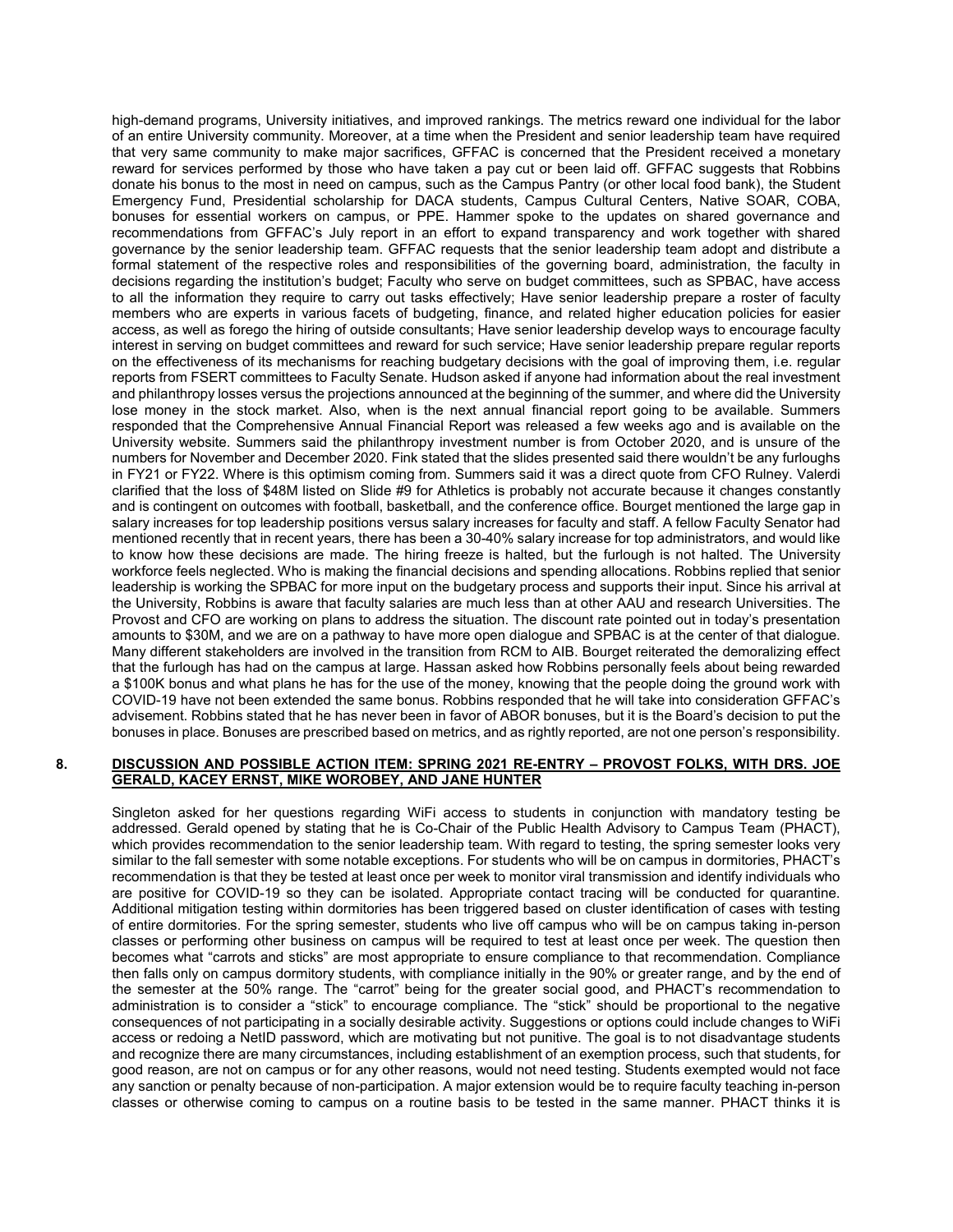extremely important to extend testing to faculty if the campus is to start back into the spring semester if phase two reentry is initiated. The goal is to reduce transmission of the virus on campus and in the community and on-campus testing is one integral component of a comprehensive public health response plan when combined with other mitigation strategies, which can reduce transmission as much as 20%. The second issue is an equity issue. The University should not ask students to do something that we, as faculty and administration, are not willing to do, and believe for equity reasons, asking faculty to participate in the same manner is above and beyond its public health value. The "carrots and sticks" would have to be thought through, but the idea is not to penalize or punish anyone, but that there would be some degree of inconvenience for willful non-participation in the program. The University is responding to push back from various individuals who hold positions of persuasion saying that testing of faculty will not be well-received and shouldn't be done, and is the reason we are addressing these issues to Faculty Senate in order to answer questions. Hunter added that another group has been formed and is co-chaired by Public Health Associate Professor, Leila Barraza, and Chief Risk Officer, Steve Holland, to address questions of employee testing. Hingle asked if a proposal was available, and Gerald responded that there is no specific written proposal, but that a slide presentation is routinely shared in weekly briefings with the senior leadership team. The opportunity today is to inform what recommendations may look like and to gather input. Hunter stated that a draft of recommended guidance is circulating and being reviewed by a number of different groups for feedback. Robbins thanked Gerald for a concise summary of a very complicated scenario, and is fully supportive of what he and his team have recommended. Robbins deferred to Brummund to address Singleton's question about disabling WiFi to students for non-compliance of COVID-19 testing. Brummund said that many student organizations have spoken out in protest. The consensus is that unanticipated consequences may arise from disabling WiFi, and a meeting is scheduled this evening with Northern Arizona University and Arizona State University to coordinate testing and technology access perspectives. Currently, Brummund said that the University will work testing into University processes while minimizing side effects. Hunter said teams are working on giving advance notice to students before any restrictions take place. The goal is to make non-compliance somewhat irritating without making it devastating, and to let students know that compliance is the easiest solution. Testing takes ten to fifteen minutes with an appointment only system with no waiting. Singleton responded that from the student perspective, concern that something being a consequence rather than an incentive, students will focus on how to avoid the consequence rather than complying. At-risk students who already struggle with WiFi access will have more problems than students who have more resources. Sen expressed the same concerns, adding that the additional stress on students will be even more detrimental to their well-being during a pandemic. Solutions could lean more toward conveniences rather than hinderances. Mobile centers for testing near dormitories and buildings students frequent would make it easier for students to get tested on campus. Hassan expressed the same concerns, but feels the solution is punitive because WiFi access is a basic student need for succeeding. Meet students half way to gain compliance. Folks urged student representatives to offer alternative solutions. Ghosh said that he hears and agrees with both sides, and being on campus all of spring semester, will get tested weekly. The student leaders must lead by example. Hurh said that from his experience, compliance is shared with peer groups. Was any research done to conclude why students stopped testing toward the end of the semester? Only then will the University get the outcome for compliance it seeks. Disengaging WiFi access is going to negatively affect morale. Hunter assured Sen that PCR testing costs have decreased, allowing for more testing sites around campus for convenience. Data collection showed that students who stopped testing were too busy, and there weren't any consequences for not getting tested. At other institutions, access to buildings is denied if the student is not in compliance. Robbins said he hears the students loud and clear, and urges Drs. Gerald and Ernst to work with the Provost and the ICS Team to work on a combination of incentives and consequences that move in a different direction. Things to think about are financial discounts or academic credits. M. Witte said that it would be helpful to know what other institutions, peer and otherwise, are doing in terms of mandatory testing. State institutions may be under legal constraints compared to private institutions. Gerald responded that the testing plan in place is modeled after Arizona State University. Arizona State University has been testing students, faculty, and staff and involves close monitoring of WiFi usage. Location logs identify who is on campus or not, and tracking compliance with testing. Arizona State University's "stick" is password reset if not in compliance. Ohala commended Robbins on his recent comments about going back to the drawing board to come up with alternative solutions for compliance. UITS has worked tremendously hard to provide WiFi access to students, and the consequence of dismantling WiFi access sends wrong and mixed messages to students. Slepian said that offering positive incentives outweighs negative consequences. Cases of depression have escalated dangerously over the last six months. The University has an overflow of think tank talent to offer alternative solutions. Singleton and Sen thanked all who participated in the discussion, and offered students' perspective for other ideas. Hunter assured that the Faculty Senate discussion and students' perspectives will be taken into consideration while working with the focus groups.

## **9. DISCUSSION ITEM: NEW BUSINESS FOR JANUARY/FEBRUARY 2021**

Hingle stated that Senior Vice President Cantwell will be returning in January for a presentation on the research Cores.

## **13. ADJOURNMENT**

There being no further business, the meeting adjourned at 5:27 p.m.